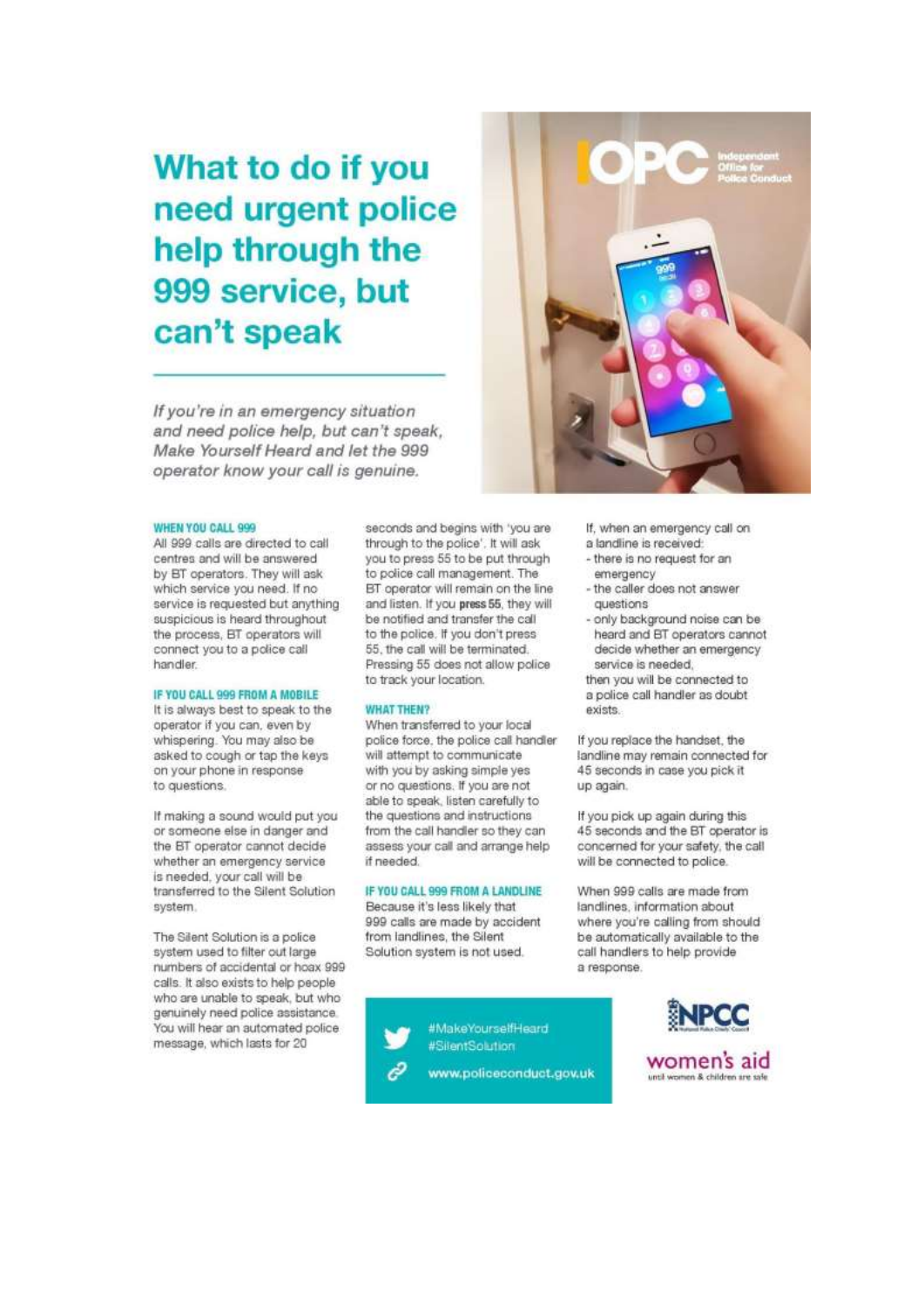## **What is Ask for ANI?**

**Ask for ANI** (**A**ction **N**eeded **I**mmediately) is a codeword scheme developed by the Home Office to provide a discreet way for victims of domestic abuse to signal that they need emergency help from the safety of their local pharmacy.

## **Why has Ask for ANI been developed?**

We know that local areas are already doing great work to support victims of domestic abuse who may be more isolated and finding it more difficult to access help and support as a result of the Covid-19 pandemic. Local areas have worked quickly and innovatively to provide awareness-raising campaigns and initiatives that are already providing vital help to those at risk from domestic abuse.

The **'Ask for ANI'** scheme is intended to work alongside and build on existing work and provide an additional tool that can be used to help the most vulnerable victims access emergency support in the community.

The scheme has been developed with the help of partners including the domestic abuse sector, pharmacy associations and the police and is being rolled out across the UK from January 2021. It is being independently evaluated by Ipsos MORI and we are keen to work with local areas to assess how the scheme is working and understand how it can be improved and adapted to meet local needs.

#### **How does the scheme work?**

Victims of domestic abuse will be able to use the codeword **ANI** in participating pharmacies (including all Boots stores and participating independent pharmacies) to let staff know that they require an emergency police response or help contacting a helpline or specialist support service.

Participating pharmacies will display posters in their window and around the pharmacy to let customers know that they can approach their staff to seek help. Any information shared will be treated confidentially.

When a victim uses the codeword or asks for help, the member of staff will offer to accompany the individual to the consultation room. They will then check whether the victim wants the police to be called. If so, the staff member will offer the use of a phone to dial 999 or make the call on the victim's behalf.

If the victim is not in an emergency situation, the staff member will support the victim to contact a national domestic abuse helpline or local support service. They may also contact the police via 101.

Information about how pharmacies can access interpretation services in included in the training guidance and animation.

**Which pharmacies will be participating in Ask for ANI?** The scheme is voluntary so not all pharmacies will be participating in Ask for ANI, however participating pharmacies will display posters like this to show that they are operating the scheme:

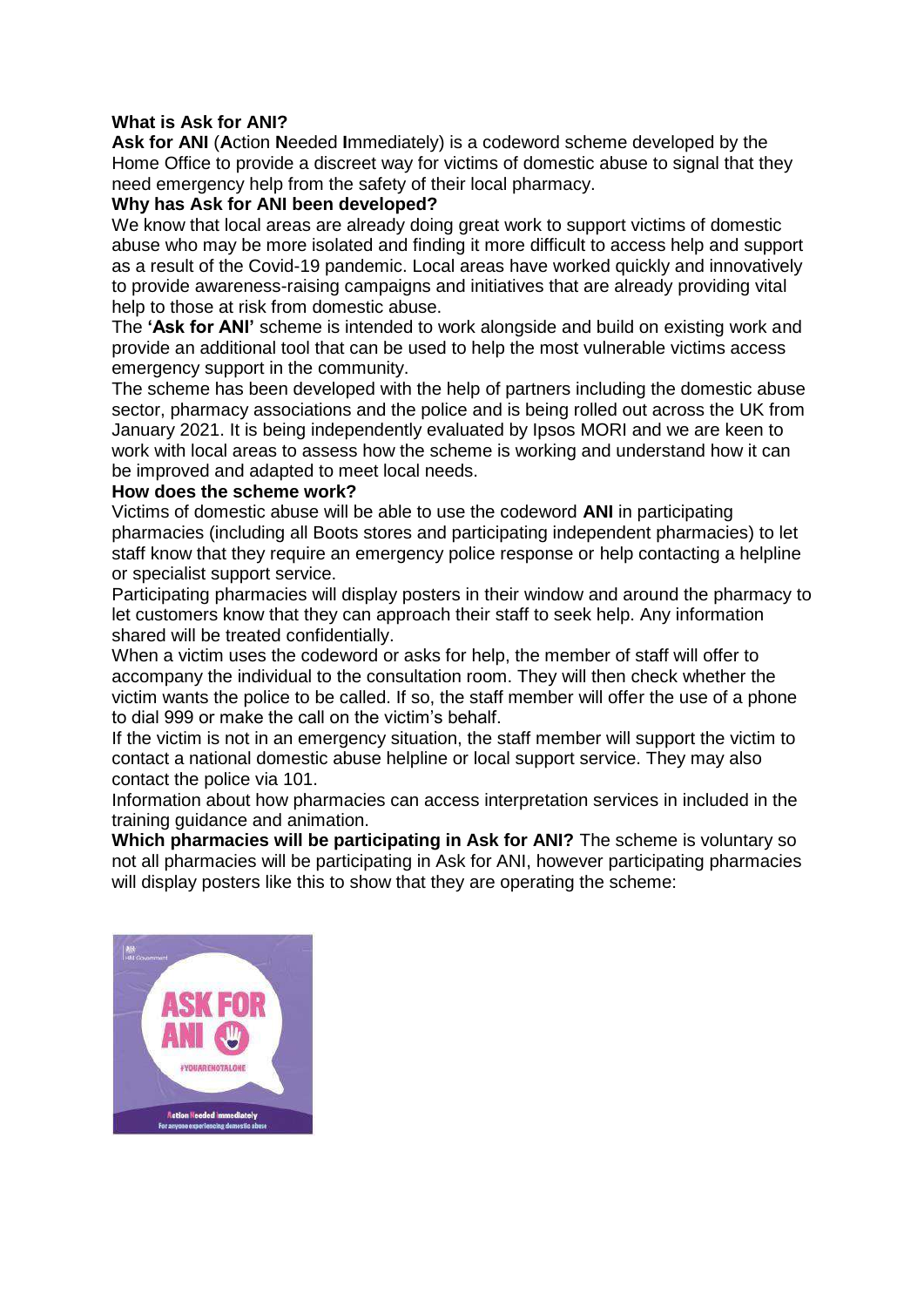Some pharmacies in your area will already be running the Safe Spaces scheme which enables victims of domestic abuse to use the pharmacy consultation room to access information on domestic abuse support services. The Ask for **ANI** scheme can work alongside Safe Spaces to support victims who need more immediate assistance to signal that they need help and for pharmacy staff to direct them to the help they need. Safe Spaces pharmacies can also adopt Ask for **ANI** and can display jointly branded materials like



The Home Office will arrange for details of participating pharmacies to be shared with local areas.

It should be noted that all pharmacies have safeguarding policies and procedures and will respond to requests for help from vulnerable members of the community accordingly. We are working with the police and national pharmacy bodies to ensure all pharmacies are aware of the scheme so that staff working in non-participating pharmacies know the codeword and understand that a safeguarding response is required if someone uses the codeword in their pharmacy.

#### **How can local partners support the Ask for ANI scheme?**

Ask for ANI has been developed to provide a model for emergency assistance to be provided to victims of domestic abuse in the community, but we recognise that local ownership and commitment to the scheme will be key to its success. We would welcome your help in raising awareness of Ask for **ANI** across local networks to help ensure that victims and frontline professionals know the codeword and how it can be used to access emergency support. We would also welcome any feedback on how the scheme is being implemented as part of your response to tackling domestic abuse locally.

**What should local partners expect on account of the launch of the scheme?**  We expect use of the scheme to be at low numbers but local domestic abuse services may receive phone calls from pharmacies assisting a victim. Local services should follow their usual processes in providing help and support. Feedback about the scheme maybe discussed at local partnership meeting and you may wish to integrate Ask for **ANI** in to your local strategic planning.

Local partners may also see media communications about the scheme around the time that the scheme goes live. We will aim to ensure that these are as refined and targeted as possible so as to keep the codeword itself discreet.